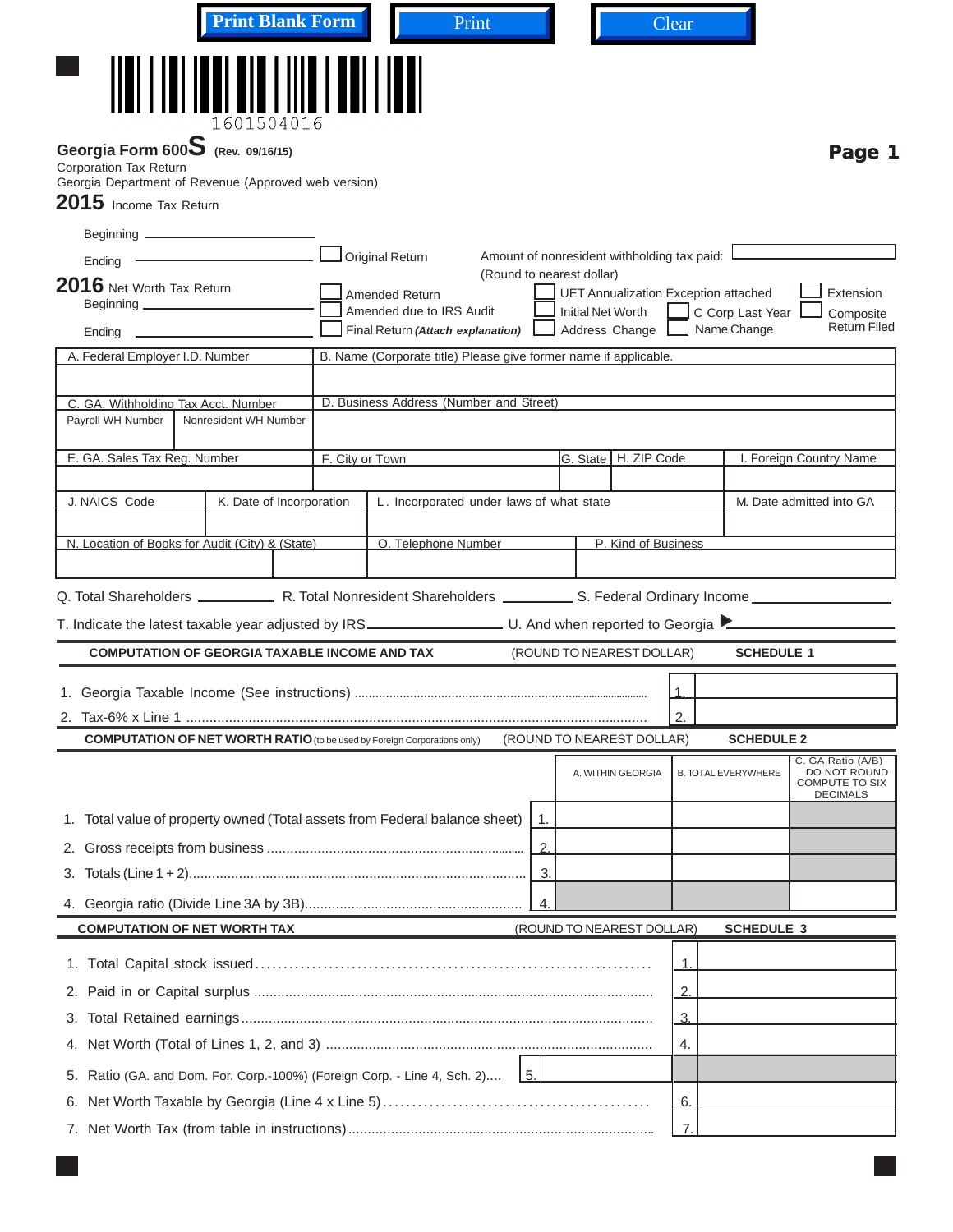| <b>Print Blank Form</b><br>Georgia Form 600S/2015        | Print<br>1601504026       |                  | Clear             | Page 2 |
|----------------------------------------------------------|---------------------------|------------------|-------------------|--------|
| (Corporation) Name_                                      |                           |                  | <b>FEIN</b>       |        |
| <b>COMPUTATION OF TAX DUE OR OVERPAYMENT</b>             | (ROUND TO NEAREST DOLLAR) |                  | <b>SCHEDULE 4</b> |        |
|                                                          | A. Income Tax             | B. Net Worth Tax | C. Total          |        |
| 1. Total Tax (Schedule 1, Line 2 and Schedule 3, Line 7) |                           |                  | и                 |        |
|                                                          |                           |                  | 2.                |        |

| 10. Balance of tax, interest and penalty due with return              |          | 10. |  |
|-----------------------------------------------------------------------|----------|-----|--|
| 11. Amount of Line 6 less Line 8 to be credited to 2016 estimated tax | Refunded |     |  |

 9. Other penalty due (See Instructions) ....................................... 9. 8. Form 600 UET (Estimated tax penalty) ................................... 8. 7. Interest due (See Instructions) ................................................. 7. 6. Amount of overpayment (Lines 2, 3 and 4 less Line 1) ........ 5. Balance of tax due (Line 1, less Lines 2, 3 and 4 ) ................ 5.

4. Withholding Credits (G2-A, G2-LP and/or G2-RP) ..............

3. Credits used from Schedule 10\* .............................................

**\*NOTE:** Any tax credits from Schedule 10 may be applied against income tax liability only, **not** net worth tax liability.

## **SEE PAGE 3 SIGNATURE SECTION FOR DIRECT DEPOSIT OPTIONS**

4. 3.

| <b>ADDITIONS TO FEDERAL TAXABLE INCOME</b>                                                            | (ROUND TO NEAREST DOLLAR) |            | <b>SCHEDULE 5</b> |
|-------------------------------------------------------------------------------------------------------|---------------------------|------------|-------------------|
| State and municipal bond interest (other than Georgia or political subdivision thereof)<br>1.         |                           | -1.        |                   |
| 2. Net income or net profits taxes imposed by taxing jurisdictions other than Georgia                 |                           | 2.         |                   |
| 3.                                                                                                    |                           | 3.         |                   |
| Federal deduction for income attributable to domestic production activities (IRC Section 199)<br>4.   |                           | 4.         |                   |
| 5.                                                                                                    |                           | 5.         |                   |
| 6.                                                                                                    |                           | 6.         |                   |
| 7.                                                                                                    |                           | 7.         |                   |
|                                                                                                       |                           | 8.         |                   |
| <b>SUBTRACTIONS FROM FEDERAL TAXABLE INCOME</b>                                                       | (ROUND TO NEAREST DOLLAR) |            | <b>SCHEDULE 6</b> |
| 1. Interest on obligations of United States (must be reduced by direct and indirect interest expense) |                           | $\vert$ 1. |                   |
|                                                                                                       |                           |            |                   |
|                                                                                                       |                           |            |                   |
|                                                                                                       |                           | 4.         |                   |
|                                                                                                       |                           |            |                   |
| <b>APPORTIONMENT OF INCOME</b>                                                                        |                           |            | <b>SCHEDULE 7</b> |

|                                                | I A. WITHIN GEORGIA | <b>B. EVERYWHERE</b> | <b>C. DO NOT ROUND</b><br>COL (A)/ COL (B)<br><b>COMPUTE TO SIX DECIMALS</b> |
|------------------------------------------------|---------------------|----------------------|------------------------------------------------------------------------------|
|                                                |                     |                      |                                                                              |
| 2. Georgia Ratio (Divide Column A by Column B) |                     |                      |                                                                              |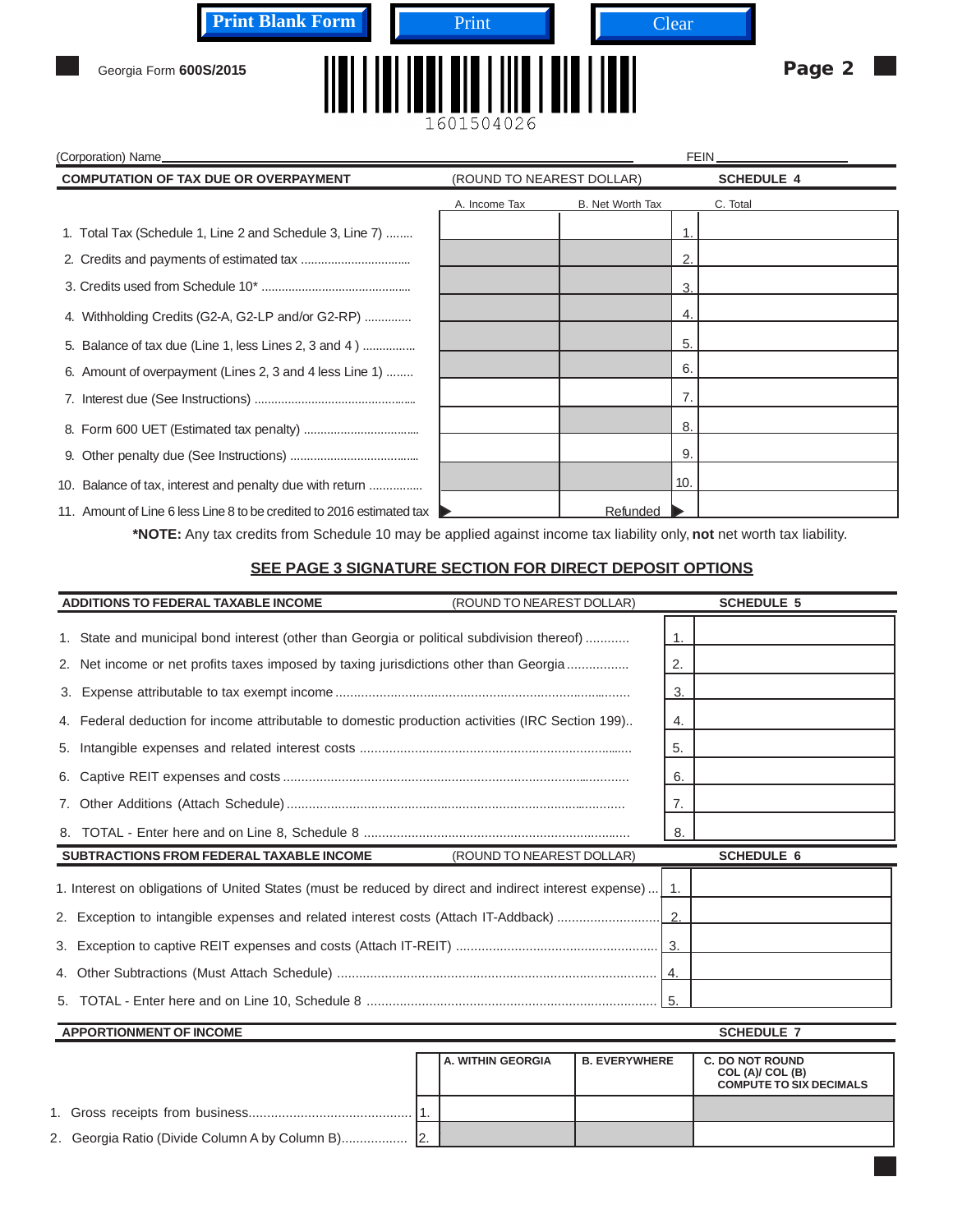| <b>Print Blank Form</b><br>Print                                                     | Clear             |
|--------------------------------------------------------------------------------------|-------------------|
| Georgia Form 600S/2015<br>1601504036                                                 | Page 3            |
| (Corporation) Name                                                                   | <b>FEIN</b>       |
| <b>COMPUTATION OF TOTAL INCOME FOR GEORGIA PURPOSES</b><br>(ROUND TO NEAREST DOLLAR) | <b>SCHEDULE 8</b> |

|                             |    | 3c. |  |
|-----------------------------|----|-----|--|
| 4. Portfolio income (loss): |    | 4a. |  |
|                             |    | 4b  |  |
|                             | 4c |     |  |
|                             |    | 4d  |  |
|                             |    | 4e. |  |
|                             |    | 4f  |  |
|                             |    | 5   |  |
|                             |    | 6   |  |
|                             |    |     |  |
|                             |    | 8   |  |
|                             |    | 9   |  |
|                             |    | 10. |  |
|                             |    | 11  |  |

**A Copy of the Federal Return and supporting Schedules must be attached, otherwise this return shall be deemed incomplete. No extension of time for filing will be allowed unless a copy of the request for a Federal extension or Form IT-303 is attached to this return.**

**Make check payable to:** Georgia Department of Revenue

Mail to: Georgia Department of Revenue, Processing Center, PO Box 740391, Atlanta, Georgia 30374-0391

| <b>DIRECT DEPOSIT OPTIONS</b>                                                                                                                                                                                                                                                                                                                                                                                                                                                                                                                                                    |                                                                                                                                               |                                 |  |                                                      |  |  |  |  |  |  |  |
|----------------------------------------------------------------------------------------------------------------------------------------------------------------------------------------------------------------------------------------------------------------------------------------------------------------------------------------------------------------------------------------------------------------------------------------------------------------------------------------------------------------------------------------------------------------------------------|-----------------------------------------------------------------------------------------------------------------------------------------------|---------------------------------|--|------------------------------------------------------|--|--|--|--|--|--|--|
| A. Direct Deposit (For U.S. Accounts Only) See booklet for further instructions. If Direct Deposit is not selected, a paper check will be issued.                                                                                                                                                                                                                                                                                                                                                                                                                                |                                                                                                                                               |                                 |  |                                                      |  |  |  |  |  |  |  |
| <b>Type: Checking</b>                                                                                                                                                                                                                                                                                                                                                                                                                                                                                                                                                            | <b>Savings</b>                                                                                                                                | Routing<br><b>Number</b>        |  |                                                      |  |  |  |  |  |  |  |
|                                                                                                                                                                                                                                                                                                                                                                                                                                                                                                                                                                                  |                                                                                                                                               | <b>Account</b><br><b>Number</b> |  |                                                      |  |  |  |  |  |  |  |
| <b>Declaration:</b> I/We declare under the penalties of perjury that I/we have examined this return (including accompanying schedules and statements) and<br>to the best of my/our knowledge and belief, it is true, correct, and complete. If prepared by a person other than the taxpayer, this declaration is based<br>on all information of which the preparer has knowledge. Georgia Public Revenue Code Section 48-2-31 stipulates that taxes shall be paid in lawful<br>money of the United States, free of any expense to the State of Georgia.<br><b>Email Address:</b> | I authorize the Georgia Department of Revenue to electronically notify me at the below e-mail address regarding any updates to my account(s). |                                 |  |                                                      |  |  |  |  |  |  |  |
|                                                                                                                                                                                                                                                                                                                                                                                                                                                                                                                                                                                  | Check the box to authorize the Georgia Department of Revenue to discuss the contents of this tax return with the named preparer.              |                                 |  |                                                      |  |  |  |  |  |  |  |
| SIGNATURE OF OFFICER                                                                                                                                                                                                                                                                                                                                                                                                                                                                                                                                                             |                                                                                                                                               |                                 |  | SIGNATURE OF INDIVIDUAL OR FIRM PREPARING THE RETURN |  |  |  |  |  |  |  |
| <b>TITLE</b>                                                                                                                                                                                                                                                                                                                                                                                                                                                                                                                                                                     |                                                                                                                                               |                                 |  | FIRM PREPARING THE RETURN                            |  |  |  |  |  |  |  |
| <b>DATE</b>                                                                                                                                                                                                                                                                                                                                                                                                                                                                                                                                                                      |                                                                                                                                               |                                 |  | <b>IDENTIFICATION OR SOCIAL SECURITY NUMBER</b>      |  |  |  |  |  |  |  |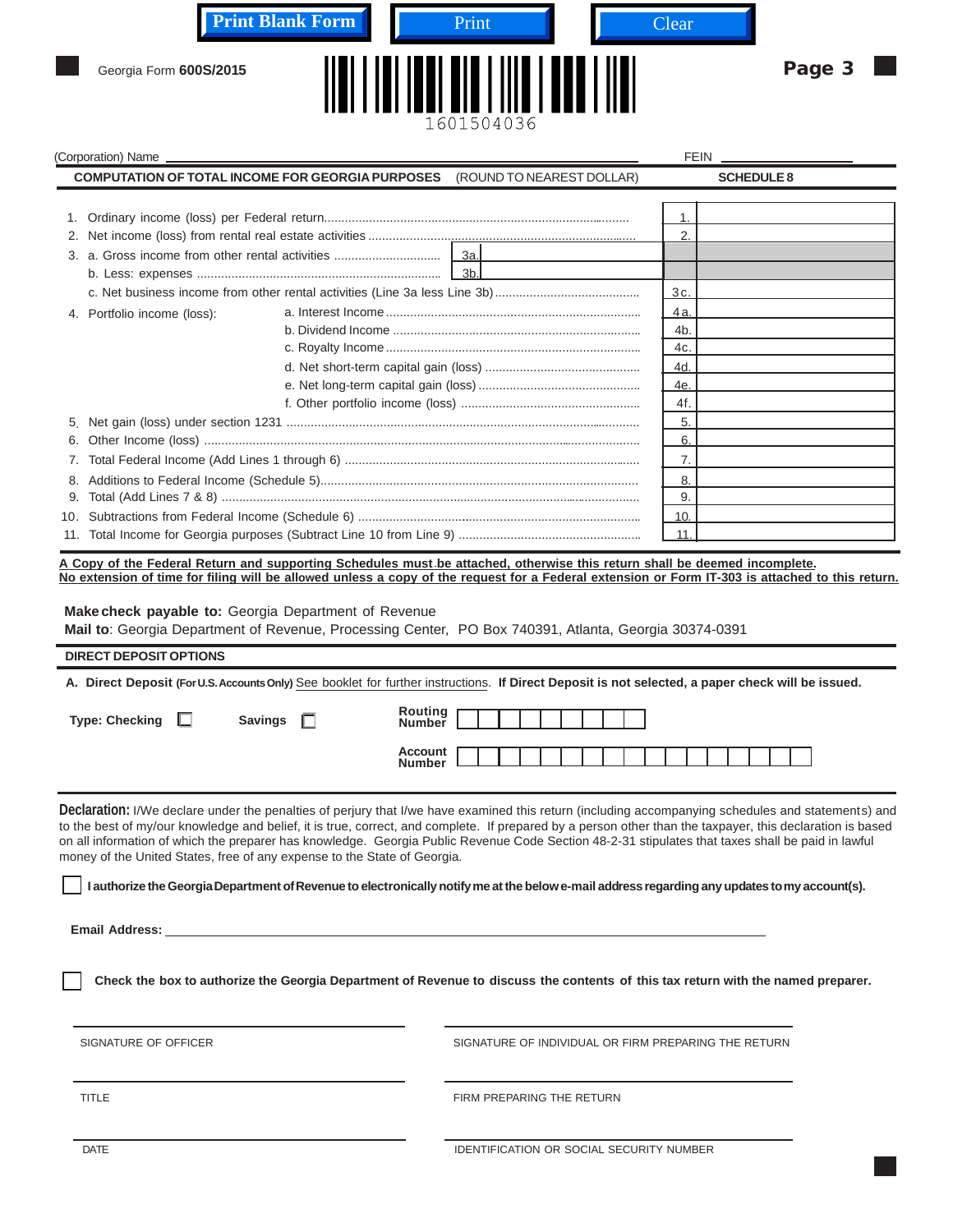|                    | <b>Print Blank Form</b> | Print           | Clear       |        |  |
|--------------------|-------------------------|-----------------|-------------|--------|--|
|                    | Georgia Form 600S/2015  | ║<br>1601504046 |             | Page 4 |  |
| (Corporation) Name |                         |                 | <b>FFIN</b> |        |  |

|                                          |                           | <b>FEIN</b>        |  |
|------------------------------------------|---------------------------|--------------------|--|
| <b>COMPUTATION OF GEORGIA NET INCOME</b> | (ROUND TO NEAREST DOLLAR) | <b>SCHEDULE 9</b>  |  |
|                                          |                           |                    |  |
|                                          |                           |                    |  |
|                                          |                           |                    |  |
|                                          |                           |                    |  |
|                                          |                           |                    |  |
|                                          |                           |                    |  |
| 7.                                       |                           |                    |  |
| <b>CREDIT USAGE AND CARRYOVER</b>        | (ROUND TO NEAREST DOLLAR) | <b>SCHEDULE 10</b> |  |

## 1. **Complete a separate schedule for each Credit Type Code.**

2. Total the amounts on Line 12 of each schedule and enter the total on the credit line of the return.

- 3. See the tax booklet for a list of credit type codes.
- 4. See the relevant forms, statutes, and regulations to determine how the credit is allocated to the owners, to determine when carryovers expire, and to see if the credit is limited to a certain percentage of tax.
- 5. If the credit for a particular credit code originated with more than one person or company, enter separate information on Lines 2 through 8 below.
- 6. The credit certificate number is issued for credits that are preapproved. If applicable, please enter the credit certificate number where indicated.
- 7. Before the Line 15 carryover is applied to the next year, the amount must be reduced by any amounts elected to be applied to withholding in 2015 and by any carryovers that have expired.

## **For the credit generated this year, list the Company Name, ID number, Credit Certificate number, if applicable, and % of credit (purchased credits and credits received from an assignment should also be included). If the credit originated with this taxpayer, enter this taxpayer's name and ID# below and 100% for the percentage.**

| 1. Credit Type Code(Enter here and on Page 5) SELECT |             |                                 |
|------------------------------------------------------|-------------|---------------------------------|
| 2. Company Name                                      |             | <b>ID Number</b>                |
| Credit Certificate #                                 | % of Credit | Credit Generated in 2015        |
| 3. Company Name                                      |             | <b>ID Number</b>                |
| Credit Certificate #                                 | % of Credit | Credit Generated in 2015        |
| 4. Company Name                                      |             | <b>ID Number</b>                |
| Credit Certificate #                                 | % of Credit | Credit Generated in 2015        |
| 5. Company Name                                      |             | <b>ID Number</b>                |
| Credit Certificate #                                 | % of Credit | Credit Generated in 2015        |
| 6. Company Name                                      |             | <b>ID Number</b>                |
| Credit Certificate #                                 | % of Credit | Credit Generated in 2015        |
| 7. Company Name                                      |             | <b>ID Number</b>                |
| Credit Certificate #                                 | % of Credit | <b>Credit Generated in 2015</b> |
| 8. Company Name                                      |             | <b>ID Number</b>                |
| Credit Certificate #                                 | % of Credit | Credit Generated in 2015        |

Additional Schedule 10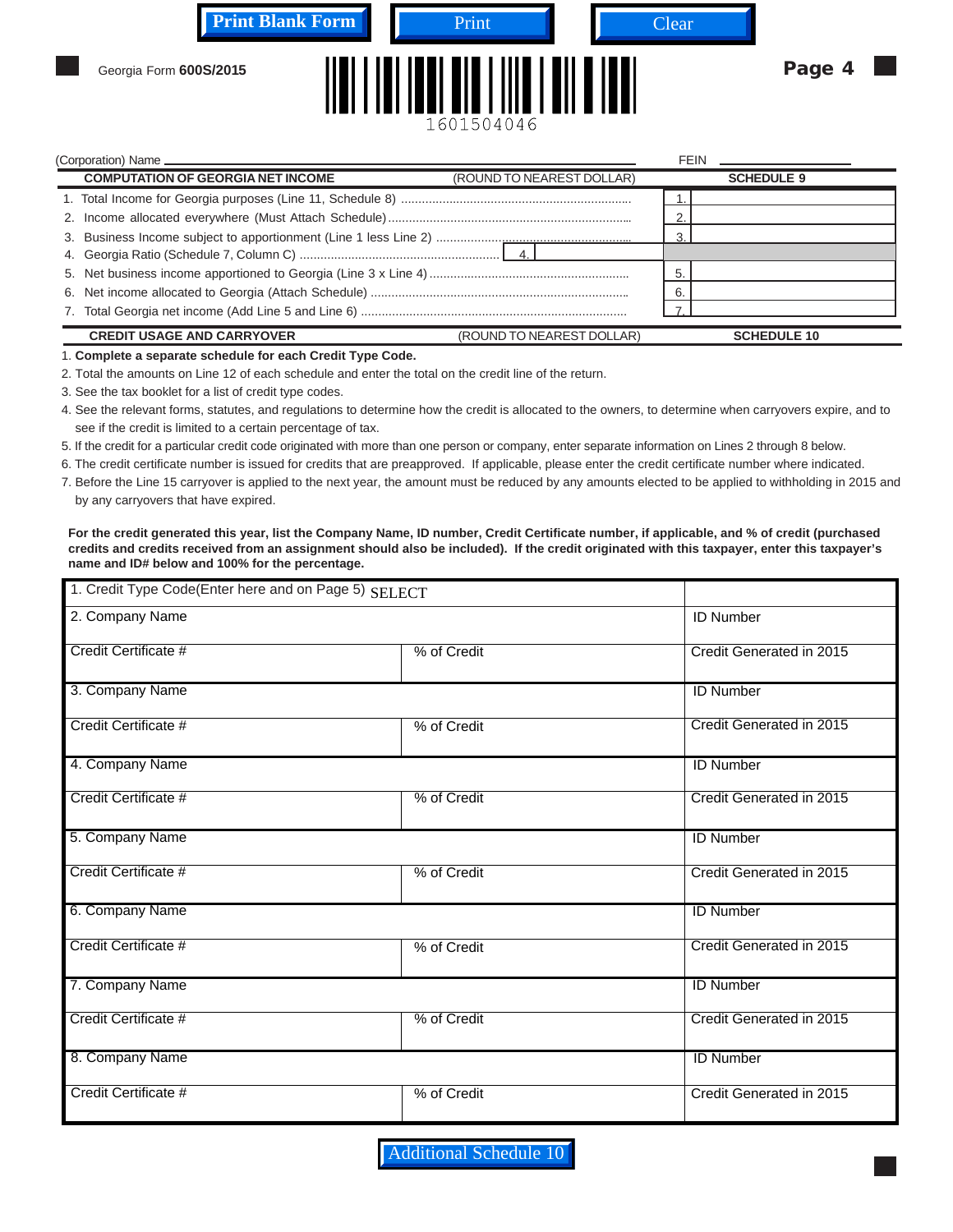| <b>Print Blank Form</b>                         | Print                     | Clear       |                    |  |
|-------------------------------------------------|---------------------------|-------------|--------------------|--|
| Georgia Form 600S/2015                          | 1601504056                |             | Page 5             |  |
| (Corporation) Name _                            |                           | <b>FEIN</b> |                    |  |
| <b>CREDIT USAGE AND CARRYOVER (continued)</b>   | (ROUND TO NEAREST DOLLAR) |             | <b>SCHEDULE 10</b> |  |
| Credit Type Code from Page 4 Schedule 10 Line 1 |                           |             |                    |  |

| 9. Total available credit for 2015 (sum of Lines 2 through 8)                                                                                             |  |
|-----------------------------------------------------------------------------------------------------------------------------------------------------------|--|
| 10. Enter the amount assigned to affiliated entities (See Schedule 12)                                                                                    |  |
| 11. Enter the amount of the credit sold (Conservation and Film Tax Credits)                                                                               |  |
| 12. Credit Used in 2015 (Only when income tax is paid by the S Corporation)                                                                               |  |
| 13. Total allocated to owners on Schedule 11                                                                                                              |  |
| 14. Conservation or Film Tax Credits not sold or allocated to owners from previous years (do not<br>include amounts elected to be applied to withholding) |  |
| 15. Potential carryover to 2016 (Line 9 less Lines 10.11, 12, and 13 plus Line 14)                                                                        |  |

**CREDIT ALLOCATION TO OWNERS** (ROUND TO NEAREST DOLLAR) **SCHEDULE 11** 

List the details regarding the amounts allocated to the owners for each credit type code. More than one credit type code can be entered on this schedule. However, additional schedules can be attached as needed.

 $\overline{a}$ 

|                   | Credit Type       | Name of Owner | <b>ID Number of</b> | Amount    | Credit Certificate # |
|-------------------|-------------------|---------------|---------------------|-----------|----------------------|
|                   | Code              |               | Owner               | Allocated | (if applicable)      |
|                   | <b>SELECT</b>     |               |                     |           |                      |
| 2.                | <b>SELECT</b>     |               |                     |           |                      |
| 3.                | <b>SELECT</b>     |               |                     |           |                      |
| 4.                | <b>SELECT</b>     |               |                     |           |                      |
| 5.                | <b>SELECT</b>     |               |                     |           |                      |
| 6.                | <b>SELECT</b>     |               |                     |           |                      |
| 7.                | <b>SELECT</b>     |               |                     |           |                      |
|                   | 8. SELECT         |               |                     |           |                      |
|                   | $9.$ SELECT       |               |                     |           |                      |
|                   | $10.$ SELECT      |               |                     |           |                      |
|                   | $11.$ SELECT      |               |                     |           |                      |
|                   | 12. SELECT        |               |                     |           |                      |
|                   | 13. SELECT        |               |                     |           |                      |
|                   | 14. SELECT        |               |                     |           |                      |
|                   | 15. SELECT        |               |                     |           |                      |
|                   | 16. SELECT        |               |                     |           |                      |
|                   | 17. SELECT        |               |                     |           |                      |
|                   | 18. SELECT        |               |                     |           |                      |
|                   | 19. SELECT        |               |                     |           |                      |
|                   | 20. SELECT        |               |                     |           |                      |
|                   | 21. SELECT        |               |                     |           |                      |
| $\overline{22}$ . | <b>SELECT</b>     |               |                     |           |                      |
|                   | 23. <u>SELECT</u> |               |                     |           |                      |
|                   | 24. SELECT        |               |                     |           |                      |
|                   | 25. SELECT        |               |                     |           |                      |